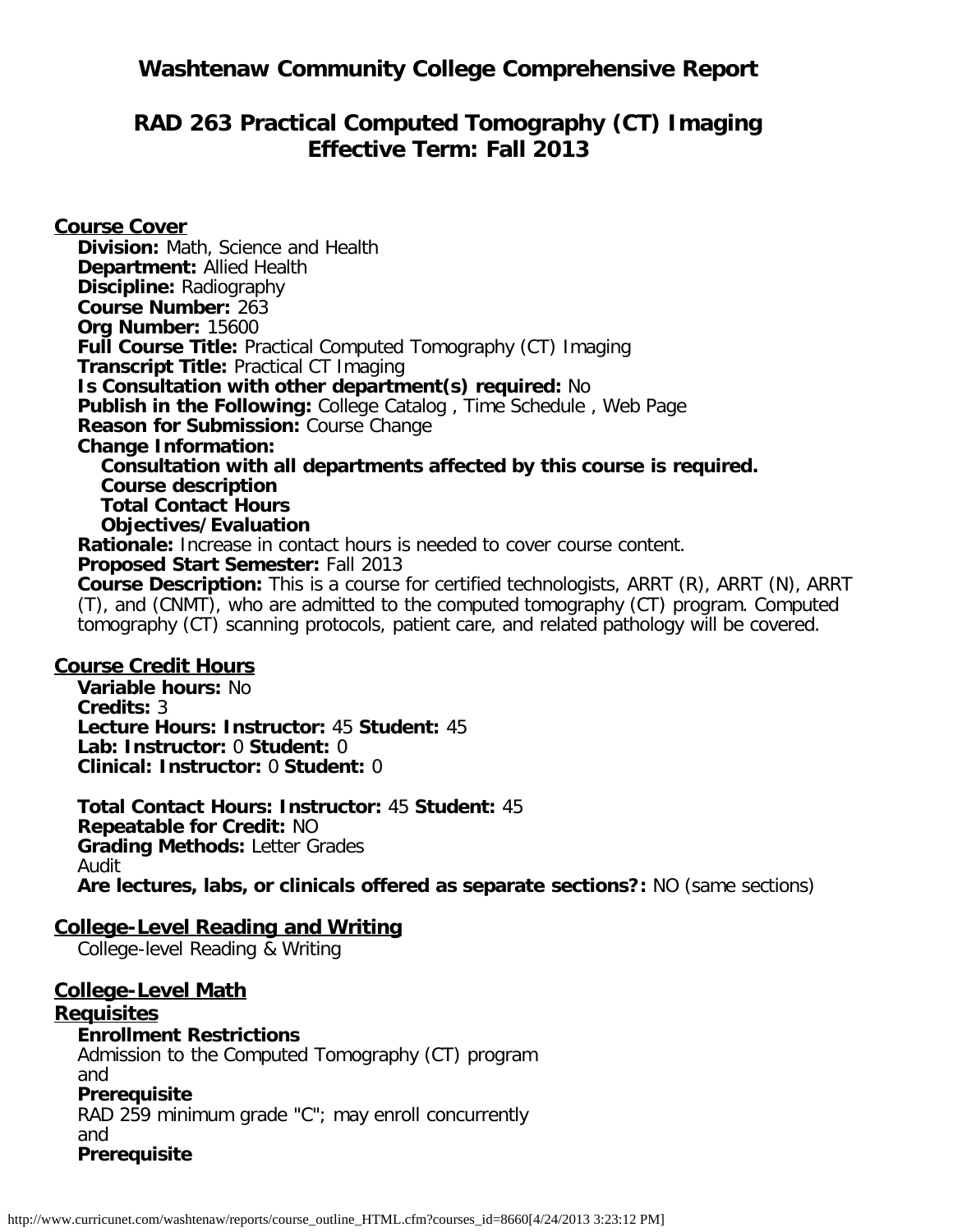#### **General Education Request Course Transfer Proposed For:**

### **Student Learning Outcomes**

- 1. Adapt patient care and management techniques for computed tomography (CT) scanning procedures of the head, neck, spine, thorax, abdomen, pelvis, and upper and lower extremities.
	- **Assessment 1**

**Assessment Tool:** Embedded multiple choice questions on the final exam. **Assessment Date:** Fall 2015 **Assessment Cycle:** Every Three Years **Course section(s)/other population:** All sections/All students **Number students to be assessed:** All students (maximum admission to Computed Tomography (CT) program is 12 students) **How the assessment will be scored:** Blind-scored with an answer key. **Standard of success to be used for this assessment:** 90% of the students will score 75% or higher on the outcome related questions. **Who will score and analyze the data:** Faculty

2. Select appropriate computed tomography (CT) scanning protocols and techniques for the head, neck, spine, thorax, abdomen, pelvis, and upper and lower extremities. **Assessment 1**

**Assessment Tool:** Embedded multiple choice questions on the final exam. **Assessment Date:** Fall 2015

**Assessment Cycle: Every Three Years** 

**Course section(s)/other population:** All sections/All students

**Number students to be assessed:** All students (maximum admission to Computed Tomography (CT) program is 12 students)

**How the assessment will be scored:** Blind-scored with an answer key.

**Standard of success to be used for this assessment:** 90% of the students will score 75% or higher on the outcome related questions.

**Who will score and analyze the data:** Faculty

3. Differentiate between normal anatomy, anatomical variants and pathological conditions on computed tomography (CT) images of the head, neck, spine, thorax, abdomen, pelvis, and upper and lower extremities.

### **Assessment 1**

**Assessment Tool:** Embedded multiple choice questions on the final exam.

**Assessment Date:** Fall 2015

**Assessment Cycle:** Every Three Years

**Course section(s)/other population:** All sections/All students

**Number students to be assessed:** All students (maximum admission to Computed Tomography (CT) program is 12 students)

**How the assessment will be scored:** Blind-scored with an answer key.

**Standard of success to be used for this assessment:** 90% of the students will score 75% or higher on the outcome related questions.

**Who will score and analyze the data:** Faculty

## **Course Objectives**

1. Apply the principles of transferring and immobilizing patients as needed for computed